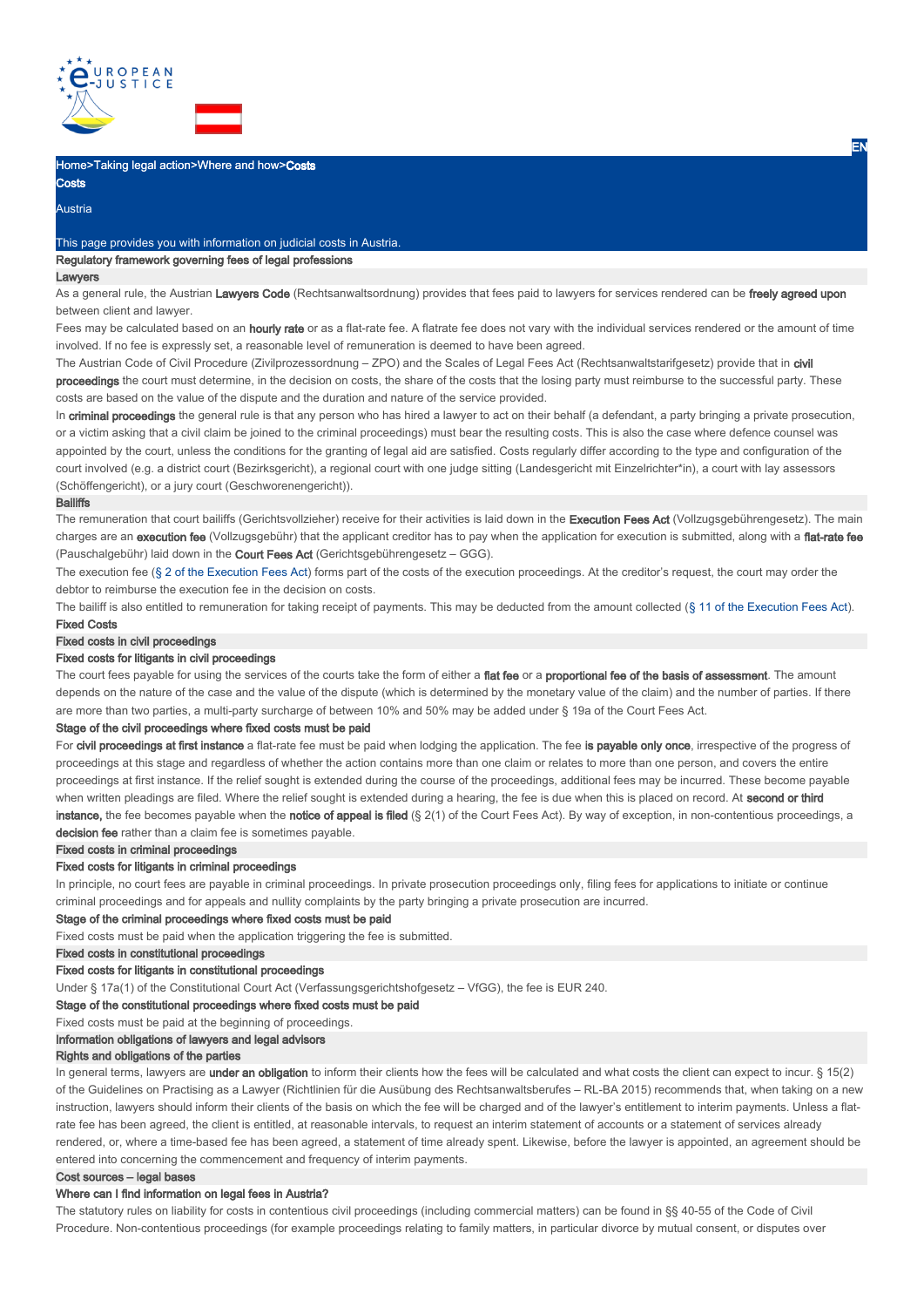custody, access rights or maintenance claims) are subject to separate rules on liability for costs. The general rules are set out in § 78 of the NonContentious Proceedings Act (Außerstreitgesetz – AußStrG).Exceptions to these general rules apply, inter alia, in proceedings relating to custody and access disputes and proceedings concerning maintenance claims for minors. Costs in criminal proceedings are regulated by §§ 380-395 of the Austrian Code of Criminal Procedure (Strafprozessordnung – StPO). The court fees (flat-rate fees) are set out in the Court Fees Act.

An outline of the fees lawyers are entitled to charge is given in an **online information leaflet** on the website of the Austrian Bar (Österreichischer Rechtsanwaltskammertag). General information can also be obtained via the inter-agency platform oesterreich.gv.at under: Leben Themen > Dokumente und Recht > Zivilrecht > Zivilverfahren [Living Topics > Documents and Law > Civil Law > Civil Procedure].

General information on court fees is available on this website: oesterreich.gv.at. The texts of laws (such as the Court Fees Act and the rules on scales of fees) are available free from the Legal Information System of the Republic of Austria Rechtsinformationssystem des Bundes – RIS) on the website of the Federal Chancellor's Office.

### In what languages can I obtain information on cost sources in Austria?

In German.

### Where can I find information on mediation?

A list of mediators (maintained by the Federal Ministry of Justice) is available to the general public on a dedicated web page on the topic of mediation. With regard to restorative justice in criminal proceedings, information on defendant-victim mediation (Tatausgleich) is available on the NEUSTART website (also in English).

### Where can I find additional information on costs?

## Online information on procedural costs

General information on the Austrian judicial system, legal costs and the Federal Ministry of Justice can be found on the Austrian Justice website and on the website oesterreich.gv.at, which provides reader-friendly information.

The Legal Information System of the Republic of Austria provides the text of the following laws:

# The Court Fees Act (Gerichtsgebührengesetz – GGG)

The Fees Entitlement Act (Gebührenanspruchsgesetz – GebAG)

The Lawyers' Code (Rechtsanwaltsordnung – RAO)

The Scales of Legal Fees Act (Rechtsanwaltstarifgesetz – RATG)

The text of the General Fee Criteria for Lawyers (Allgemeine Honorar-Kriterien für Rechtsanwälte – AHK) is available from the portal of the . Austrian Bar Association

## Where can I find information on the average length of time that different procedures take?

For this type of information please contact the Austrian Federal Ministry of Justice directly.

Where can I find information on the average aggregate cost for a particular proceeding?

Court fees payable for each kind of proceeding are established in advance (by the Court Fees Act). They may change if the value of the dispute goes up or down. The costs to be paid by the losing party to the winning party in civil proceedings (lawyers' fees, experts' fees, translation and interpreting costs) are determined by the court in the decision on costs. The court makes its decision on the basis of the Scales of Legal Fees Act (for lawyers' fees) and the Fees Entitlement Act (experts' and interpreters' or translators' fees). The costs are based largely on the expenditure involved and the time spent. Therefore, a specific figure cannot be given in advance. In principle, the fee paid by clients to lawyers may be freely agreed upon between them.

#### Value Added Tax

## Where can I find information on VAT? What are the applicable rates?

Lawyers' services are subject to value added tax. VAT in Austria is 20%. Like other expenses, this must be paid to the lawyers separately, as stipulated in § 16 of the Scales of Legal Fees Act and § 17 of the General Fee Criteria for Lawyers. The scales of fees set out in the Scales of Legal Fees Act and the General Fee Criteria do not include value added tax.

#### Legal aid

### Applicable income threshold in the area of civil justice

Eligibility for legal aid (Verfahrenshilfe) is not based on a statutory income threshold. In civil proceedings (and in commercial matters), legal aid is governed by the Austrian Code of Civil Procedure. The provisions of the Code of Civil Procedure apply mutatis mutandis in noncontentious proceedings. The decision to grant legal aid is taken by the court of first instance.

Legal aid is granted to a party only if his or her income, financial circumstances and maintenance obligations are such that he or she cannot afford the cost of legal proceedings without encroaching on the level of resources necessary to maintain a modest standard of living. Legal aid will not be granted if the intended legal action or defence appears manifestly vexatious or devoid of any prospects of success. The court decides which of the benefits listed below are to be granted in each individual case.

In Austria, legal aid may comprise:

temporary exemption from payment of court fees, fees of witnesses, experts and interpreters or translators, the cost of any necessary public announcements, the costs of a trustee and any disbursements incurred by the representative or lawyer designated by the court;

#### representation by a lawyer.

Within 3 years of conclusion of the proceedings, parties in receipt of legal aid may be required to repay the sum, in whole or in part, if their financial position changes and they are now in a position to make those payments without encroaching on their necessary level of resources.

### Applicable income threshold for defendants and victims in the area of criminal justice

No fixed financial threshold applies to determine whether a defendant or victim, or a civil claimant, qualifies for legal aid. Maintenance above the minimum living wage and below an appropriate maintenance level are the guiding criteria. The minimum living wage is regularly re-evaluated and the current rate is published on the Austrian Justice website.

## Conditions attached to the granting of legal aid to victims

Where there is no entitlement to judicial assistance (Prozessbegleitung) under § 66(2) of the Austrian Code of Criminal Procedure, a civil claimant is entitled to legal aid if

he or she cannot afford representation by counsel without encroaching on his or her necessary level of resources (see the statements on the necessary level of resources above), and

representation by counsel is in the interests of the administration of justice, and especially in the interests of proper enforcement of claims in order to avoid separate civil proceedings later.

### Conditions attached to the granting of legal aid to defendants

Aside from the financial conditions, legal aid must be in the interests of the administration of justice, and especially in the interests of proper defence.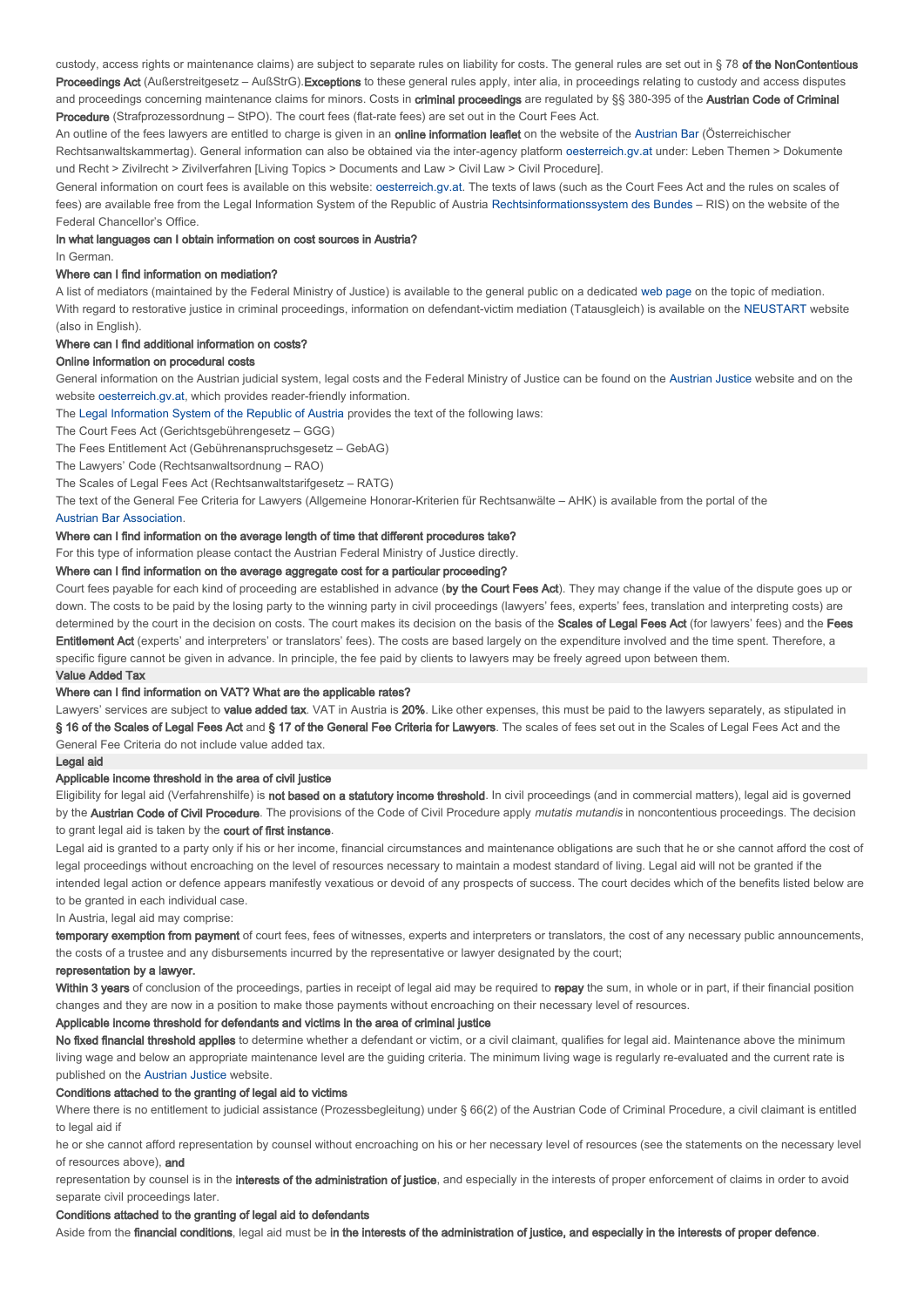Assignment of defence counsel is in any event considered to be in the interests of the administration of justice where

there is a case of imperative defence (notwendige Verteidigung) under § 61(1) of the Code of Criminal Procedure (see below), where the defendant is blind, deaf, mute, otherwise disabled or not sufficiently well versed in the official language used in court and therefore not capable of defending himself or herself, in appeal proceedings,

### if the case involves complex factual and legal circumstances.

In cases of imperative defence a defendant must be represented by defence counsel. Defence is imperative in the following cases (§ 61(1) of the Code of Criminal Procedure):

for the time the defendant is held in pre-trial detention (point 1);

throughout proceedings for confinement in an institution for mentally abnormal offenders (point 2);

in court proceedings for confinement in an institution for addicted offenders in need of rehabilitation or in an institution for dangerous reoffenders (point 3); in court proceedings before a regional court when it is sitting with lay assessors or a jury (point 4);

in court proceedings before a regional court when a single judge is sitting, if the sentence which may be imposed amounts to more than 3 years'

imprisonment, except in the cases of burglary referred to in § 129(2)(1) of the Austrian Criminal Code (Strafgesetzbuch - StGB) and receiving stolen goods referred to in § 164(4) of the Criminal Code (point 5);

in adversarial interrogation (§ 165), where this forms part of the imperative defence in court proceedings in accordance with points 3 to 5 (point 5a); in an appeal against a judgment of a court sitting with lay assessors or a jury (point 6);

for the lodging of an application for a retrial and any public hearing on the application (point 7).

#### Cost-free court proceedings

In order to protect the rights of those affected in criminal proceedings, psycho-social assistance or judicial assistance are available on application, free of charge, to victims of violent acts, dangerous threats or sexual offences, victims of terrorist offences or offences which may have exploited their personal dependency, and the spouse, registered partner, life partner, relative in the direct line, brother or sister of a person, or other dependant, whose death may have been caused by a criminal offence, or other relatives who were witnesses to the criminal offence. Victims of sexual offences under 14 years of age are entitled to assistance free of charge in all cases, without having to submit an application. Psycho-social assistance covers the preparation of the victim for the proceedings and the emotional burden caused by the proceedings. Psychosocial and judicial assistance are provided by victim support organisations contracted by the Federal Ministry of Justice under § 66(2) of the Code of Criminal Procedure.

In non-contentious proceedings, no fees are payable for the appointment of special legal representation (Erwachsenenvertreter) or in custody and access proceedings. Nor are any fees due for proceedings under the Institutional Confinement Act (Unterbringungsgesetz) or the Residential Care Act (Heimaufenthaltsgesetz). Where a party has a low income and limited assets, in relation to the fees to be paid, legal aid may be granted in the form of

provisional exemption from fees. The scale of the exemption granted depends on the application and is at the court's discretion.

## When does the losing party have to pay the winning party's costs?

#### Contentious proceedings

Costs in civil proceedings (including commercial cases) are governed by the Austrian Code of Civil Procedure. This provides that, generally, each party must initially pay the costs incurred by their involvement in the proceedings. Mutually incurred costs are initially to be equally split between the parties. When the court decides the case it makes an order as to costs. The principle is that costs are awarded to the successful party. A party who loses a dispute in every respect must compensate the other party for all the fees and costs that were necessary for the proper prosecution or defence of the case. If the parties have succeeded in some of their claims and failed in others, the costs are mutually offset or shared proportionately.

#### Departure from the principle that costs are awarded to the successful party is justified in certain cases:

in the case of defeat on a relatively minor point, if the part of the action that is dismissed has occasioned no particular costs;

if the amount of the claim is determined by experts, or is at the court's discretion, and where costs are to be offset against each other;

if the defendant's conduct has given no cause for bringing the action and he or she has acknowledged the claim at the first opportunity; and

if one of the parties has caused the proceedings to be cancelled or to be declared null and void, that party may be required to pay the full costs.

### Non-contentious proceedings

Family law matters (maintenance, access rights and custody proceedings and divorce by mutual consent) are dealt with in non-contentious proceedings. The general rules on costs in non-contentious proceedings can be found in § 78 of the Non-Contentious Proceedings Act. However, exceptions to these rules are made for many kinds of proceedings. Here, too, the principle normally applies that costs should be awarded to the successful party, but may be awarded differently on grounds of equity. If no compensation is claimed, out-of-pocket expenses (e.g. fees for experts) must be paid in proportion to the share in the case. If this share cannot be determined, they must be divided equally.

Details for the various types of proceedings (maintenance, access rights and custody proceedings and divorce):

As regards divorce proceedings, a distinction must be made between contested divorce and divorce by mutual consent.

Contested divorce: Special provisions of the Austrian Code of Civil Procedure apply to contested divorces. If neither party is found to be at fault in the divorce, costs must be mutually offset. If the ground for divorce is breakdown of the marriage, and if the judgment contains a ruling on responsibility for the breakdown, the guilty party must pay the other's costs.

Divorce by mutual consent: The rules of non-contentious proceedings apply to divorce by mutual consent. In this case, spouses submit two identical applications to the court. Since there are no adversarial proceedings, there is no decision on costs. Out-of-pocket expenses must be borne equally by the parties.

Custody and access proceedings are also non-contentious proceedings. By virtue of an exemption clause (§ 107(5) of the NonContentious Proceedings Act), no costs are awarded in these proceedings.

By virtue of another exemption clause (§ 101(2) of the NonContentious Proceedings Act), no costs are awarded in proceedings concerning maintenance claims for children who are still minors.

## Criminal proceedings

In criminal proceedings, every person who is represented by defence counsel or another representative has to bear the costs of this representation himself or herself, even if the lawyer was appointed by the court (§ 393(1) of the Code of Criminal Procedure).

A judgment convicting the defendant must also order the defendant to pay the costs of the criminal proceedings (§ 389(1) of the Code of Criminal Procedure). Pursuant to § 381(1) of the Code of Criminal Procedure the following costs may be incurred in criminal proceedings:

a flatrate fee as a share of costs of the criminal proceedings not further detailed below, including the costs of investigation and of instructions issued by the public prosecutor or by the court to conduct official acts. The flat-rate contribution is set as follows: in proceedings before the regional court sitting with a jury,